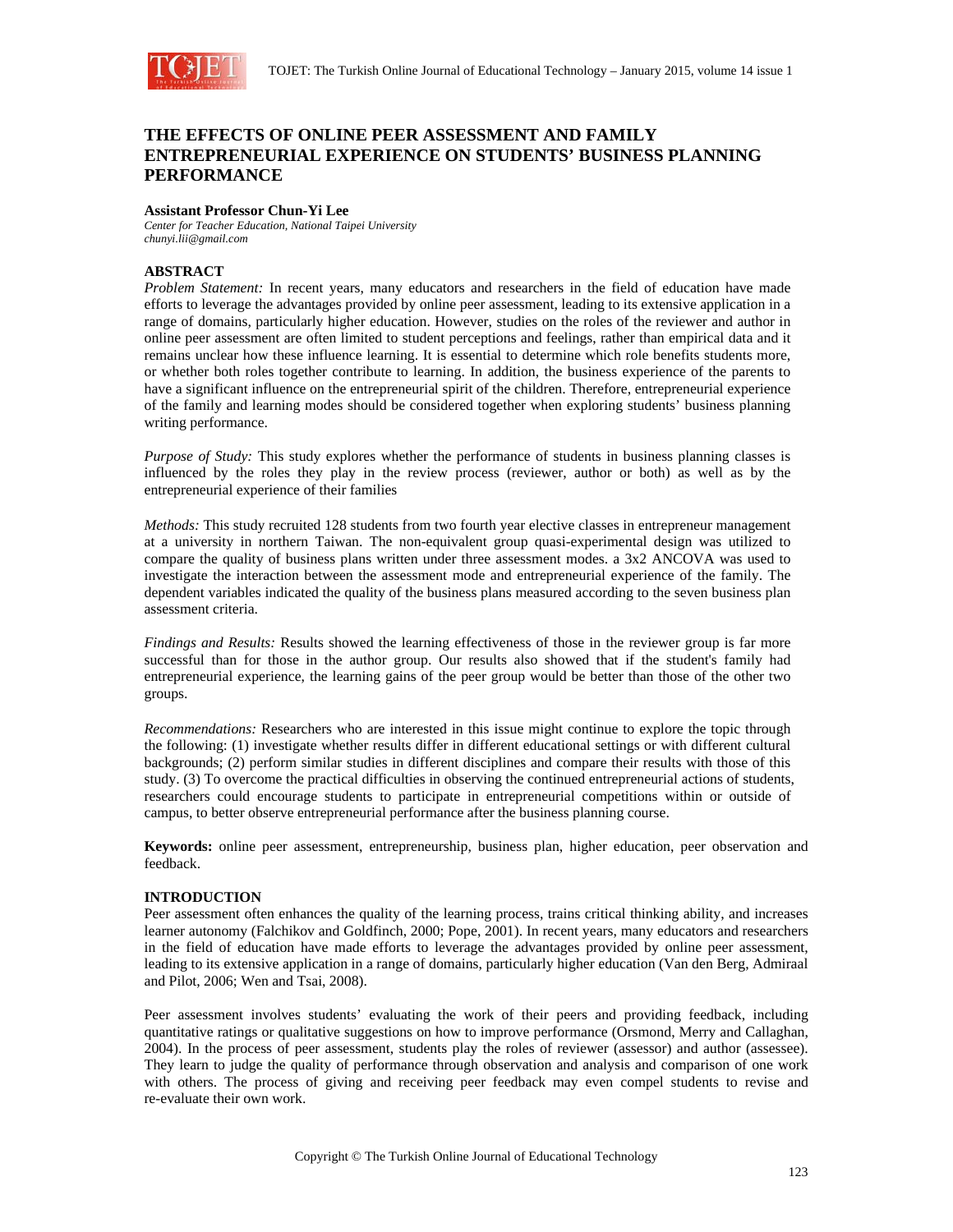

In such an environment, additional feedback is provided, because the process of reviewing is not limited to the teacher. Furthermore, feedback from one's peers differs fundamentally from that of instructors, providing students with greater flexibility in evaluating the meaning and value of peer feedback and deciding whether to revise their work accordingly. Students have the opportunity to communicate with the reviewers, which enhances their awareness of the assessors' viewpoint and evaluation (Katstra, Tollefson and Gilbert, 1987). All of this combines to enhance the intention of writing and to motivate students to excel.

However, implementing peer assessment into the traditional teaching environment can be a complex and time consuming process, due to the difficulties involved in the collection and delivery of data (Davis, 2000). Furthermore, preserving anonymity to relieve social pressure is essential to maintain the reliability of the peer assessment process. Zhao (1998) found that maintaining anonymity between the reviewer and author encourages students to provide more suggestions and increases the usefulness and authenticity of their feedback.

Internet technology provides the opportunity for online peer assessment, which assists in overcoming many of the obstacles involved in traditional peer assessment, particularly those associated with anonymity. Sung et al. (2003), based on the observation of 34 undergraduate students, reported that online peer assessment has a positive influence on learning. Li and Steckelberg (2005) examined the impact of anonymous online peer assessment on the quality of WebQuest projects prepared by students in a teacher training program. The results revealed that students with experience in peer assessment outperformed those without.

Although the benefits of online peer assessment have been confirmed by studies such as those by Sung et al. (2003), there is a variety of factors that impact the effectiveness of online peer assessment. For example, Grasse and Person (1994) showed that learning achievement is positively related to the quality of the questions asked during online peer assessment. Controlling the quality of questioning to reflect on students' learning could further enhance the effectiveness of the peer review process (Davis, 2000). Identifying other possible factors that influence the learning outcomes of online peer assessment is a topic worthy of further investigation.

In this study, observational learning and self-regulated learning are adopted as a theoretical basis for the online peer assessment activities (Bandura, 1997; Lai & Law, 2006; Schunk, 2001). Peer observation and feedback are crucial to the online peer assessment process (Liu & Lee, 2013). Students assume the roles of both author and reviewer simultaneously. As a reviewer, they have to provide suggestions based on evaluation criteria, inspect and learn from others via observational learning, and then make adjustments to their own work. As an author, they receive peer feedback and then revise their work based on the feedback. Peer feedback can be seen as the scaffolding to support students to be able to complete their assignments. Since this feedback is formative in nature, it has the clear potential to foster the subsequent learning process. Through this process, students gradually develop into self-regulated learners. From a self-regulated learning perspective, it is critical to develop self-observation skills that can be used to compare the information gathered from observation to attain a performance goal. Sub-processes related to self-judgment are important. They are regarded as the steps in a learning monitoring process that helps learners to bring their behavior in line with their performance and goals (Schunk, 2001).

Studies on the roles of the reviewer and author in online peer assessment are often limited to student perceptions and feelings, rather than empirical data and it remains unclear how these influence learning. It is essential to determine which role benefits students more, or whether both roles together contribute to learning. Li, Liu and Steckelberg (2010) provided empirical data on how the roles of reviewer and author impact learning. The results indicate that when controlling for the quality of the initial projects, there is a significant relationship between the quality of the peer feedback students provided and the quality of their own projects. However, whether students played the roles of both reviewer and author in this instructional experiment and the interaction of these roles was not taken into account; therefore, estimates of effectiveness are biased. To overcome this shortcoming, we divided students into three groups: reviewers, authors, and peers. Finally, research into online peer assessment has tended to focus upon educational courses; therefore, in this study the focus is on the writing of business plans, which has seldom been explored in previous studies.

There are many cases of successful business ventures begun by university students, which have encouraged other students to engage in entrepreneurial activities. Klinger and Schündeln (2011) demonstrated that the development of a business plan is a key factor in entrepreneurial training. Since the 1970's, the development of business plans has been regarded as a core component of business training and entrepreneurial education (Hills, 1988; Finkle, Kuratko, & Goldsby, 2006). Honig (2004) described how many reputable American universities encourage students to participate in business plan contests and take pride in those who win. Russell, Atchison and Brooks (2008) noted that developing entrepreneurial skills is the top priority of governments seeking to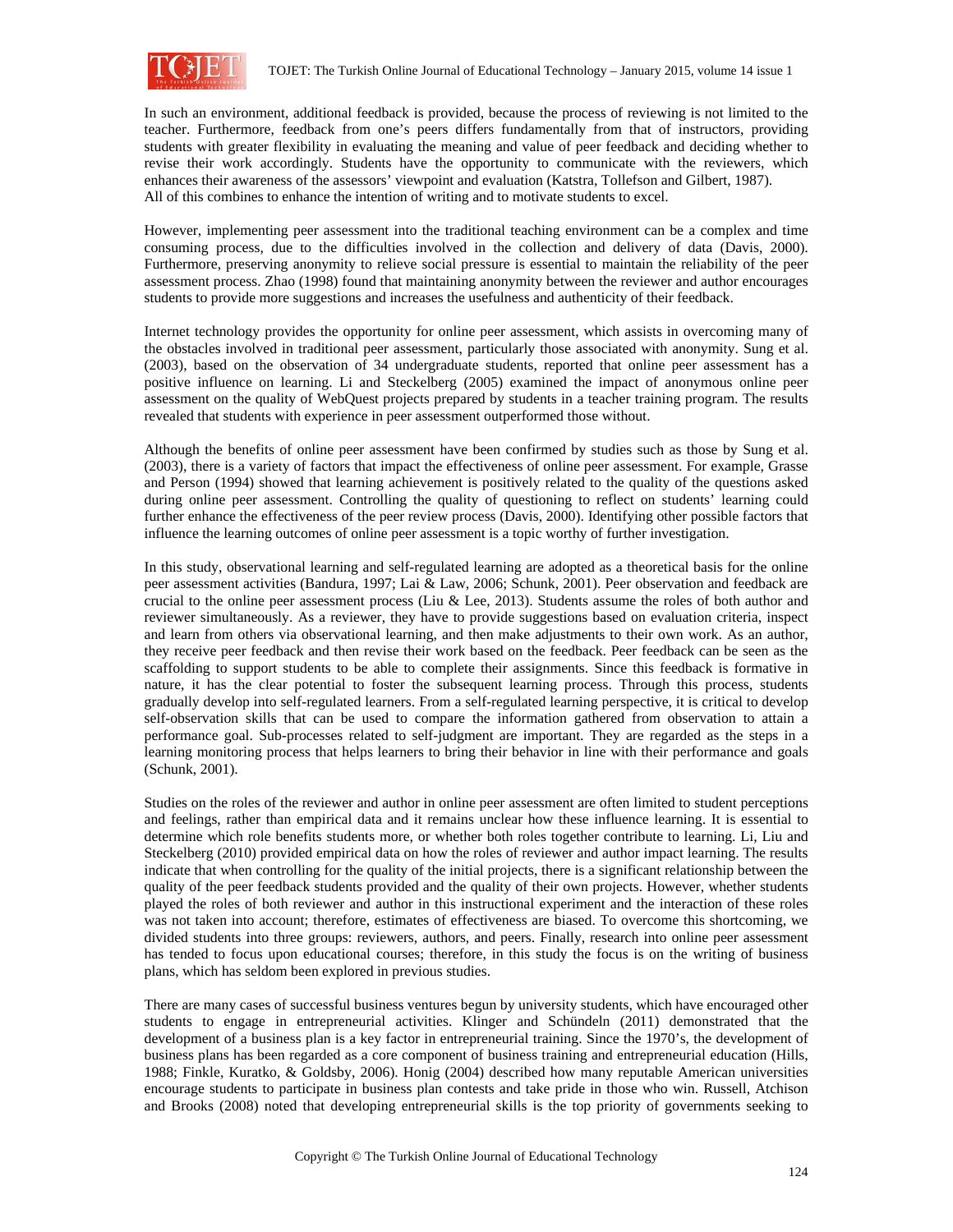

encourage business innovation. Business plan contests also enhance the confidence of participants and initiate the formation of networks for future business ventures.

It has also been shown that family experience starting a business has a strong influence on the entrepreneurial motivation of the offspring of such families. For example, Ooi, Selvarajah, and Meyer (2011) found that the occupation of the mother had a significant influence on the entrepreneurial attitudes of university students in Malaysia. Wang and Wong (2004) found that if the family of university students in Singapore had a background in management, the students would have greater aspiration to start a new business. Kirkwood (2007) conducted semi-structured interviews with 50 entrepreneurs. They found the business experience of the parents to have a significant influence on the entrepreneurial spirit of the children. It has been noted in other studies that the occupation of parents has a significant effect on the entrepreneurial intentions of the students (Ali, Topping and Tariq, 2011; Gurol and Atson, 2006; Zampetakis and Moustakis, 2006). This study explores whether the performance of students in business planning classes is influenced by the roles they play in the review process (reviewer, author or both) as well as by the entrepreneurial experience of their families, focusing on the following questions:

1. Is there a correlation between the assessment scores submitted by instructors and those submitted by students? How does this assessment process enhance the student's progress? Is there a difference in impact on learning performance for the various roles? Which role has the best learning effect?

2. Does the entrepreneurial experience of the family influence how students develop the writing of business plans?

## **METHODOLOGY**

### *Participants*

This study recruited 128 (72 males and 56 females) students from two fourth year elective classes in entrepreneur management at a university in northern Taiwan. Sixty-five percent of the participants were business management majors, with the remainder majoring in a variety of other disciplines (e.g., Information Technology, Design, and Applied English). The students were divided into three groups: 64 were placed in the peer group and 64 were placed in the reviewer and author groups. Although the sample size was relatively small, the students covered a wide demographic including a variety academic backgrounds. All of the students wrote business plans. The descriptive statistics for the sample were as follows: the average age was 22.1 years, 61% of the participants were female, and 39% of the participants worked at least part-time during the semester.

### *Online Peer Assessment Activities in the Course*

This study was conducted from mid-term to the end of the semester (approximately two months). A modified two-round procedure was adopted in which the students were divided into three groups: reviewer group, author group, and peer group. Of the 128 students, 64 were placed in the peer group and 64 were placed in the reviewer and author groups. When students in the latter group logged into the Moodle system (the e-learning platform), they were randomly assigned to the reviewer and author groups. Business plans from the author group were randomly assigned to students in the reviewer group. Business plans in the peer group were assigned to other peers. The identity of authors and reviewers remained anonymous during the review process. Teachers managed students' accounts and tracked the peer assessment process.

Students were required to finish the first version of the business plan and upload it to Moodle within seven days of the beginning of the course. The business plans underwent three rounds of review and two rounds of modification. Each business plan had to be refined two times and submitted three times. In this period, students in the reviewer and peer groups had to review the plans and provide feedback based on the criteria of business planning. Students in the author and peer groups revised their business plans according to the peer feedback. Students in the reviewer group on the other hand, revised their business plans based on feedback from instructors (only quantitative scores). The first revised business plans (second version) were then uploaded to the Moodle platform. The second revision (third version) was completed in a similar manner. The reviewer group and peer group performed their final assessment and offered feedback during the last week.

Given the different roles of the three groups, their tasks and modes of assessment were different (see Table 1). The modes of assessment associated with the three groups are described below.

- Reviewer group: this group played the role of "provider". After reading the business plans from the author group, they gave a total score to each business plan based on seven assessment criteria and provided comments. Students in this group revised their business plans based on the scores given by the teacher.
- z Author group: this group played the role of "recipient". They did not need to review or assess the business plans of others; they only revised their own work according to the comments from the reviewer group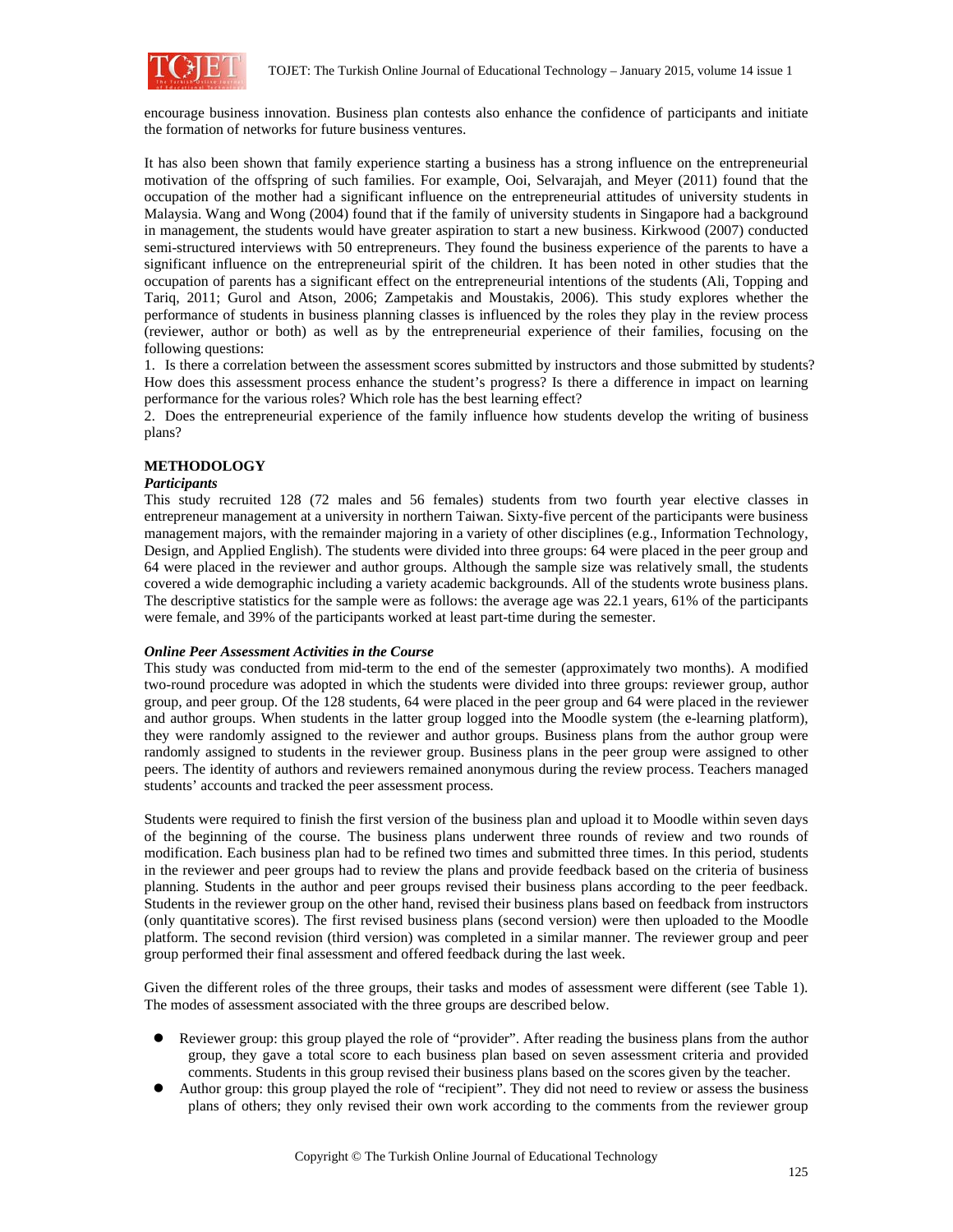

and returned the revised versions for further consideration.

Peer group: this group played both roles: "provider" and "recipient". Students were paired up in this group, giving scores and comments on each other's business plans according to the seven assessment criteria.

| Table 1: Three modes of student assessments |                           |                            |                     |  |  |  |
|---------------------------------------------|---------------------------|----------------------------|---------------------|--|--|--|
| Author<br>Reviewer<br>Peer                  |                           |                            |                     |  |  |  |
| Role of assessment                          | Provider                  | Recipient                  | Dual roles          |  |  |  |
| <b>Revision basis</b>                       | Feedback from the teacher | Feedback from the reviewer | Feedback from peers |  |  |  |
|                                             | (only scores)             | group                      |                     |  |  |  |

Assessment scores and feedback were given three times in this three-round review procedure. The data were analyzed and an attempt made to sum up which mode of assessment was more effective for learning. The three-round scores of instructors were adopted for the analysis of data. To prevent differences in the prior knowledge of students from affecting the experimental results and leading to inaccurate conclusions, the scores from the first round were utilized as prior knowledge (covariance) to eliminate the impact of this effect.

# *Criteria for Assessing Business Plans*

To assess the pros and cons of the written business plans please refer to Vesper (1996) and Mason and Stark (2004), who used the concept of investors as the basis for assessment, as shown in Table 2.

In each round of assessment, every business plan was quantitatively rated in terms of seven dimensions: ability of operation, completeness, market orientation, realism, consistency, competitive advantage, and definitude. The scores ranged from 60 to 100 (with 60 and below = lowest score with proposal statement very incomplete;  $100 =$ highest score with proposal statement very complete). Every business plan from the author and the peer groups was rated by peer reviewers in terms of these seven dimensions in each of the three rounds of the review procedure.

Similarly, the instructor evaluated the business plan of every group. This served as a standard score for each round of assessment. In addition to the quantitative evaluations of the seven dimensions, peers were asked to provide qualitative detailed comments or feedback for each business plan assigned for review. This enabled members of the author and peer groups to modify their plans by referring to the peer feedback.

As described above, the goal was to provide participants with clear evaluation criteria for the peer assessment process; therefore, before the actual implementation of peer assessment, the instructor explained the dimensions of the assessment in considerable detail. In addition, sample business plans and peer comments were used as examples and as an aid to clarify the criteria.

The instructor also devoted some class time to discussing and resolving problems related to the online peer assessment process. Providing well-defined criteria and support from the instructor promoted positive attitudes among participants toward the peer review.

|                                                  | Table 2. Dusiness plun ussessment index                                                                                                                                                                                      |
|--------------------------------------------------|------------------------------------------------------------------------------------------------------------------------------------------------------------------------------------------------------------------------------|
| Criteria                                         | Definition of Indicator                                                                                                                                                                                                      |
| Ability of operation                             | To show that the management team has the abilities and adequate experience required to operate a<br>business, has a future operating strategy, and is fully prepared for the industry, markets, products<br>and technologies |
| Completeness                                     | Encompasses business management functions and provides the information and supporting<br>references required to satisfy investors.                                                                                           |
| Market orientation                               | To understand that profit comes from the demands of the market. Without definitive analysis of<br>market demand, business plans are overly vague.                                                                            |
| Realism                                          | All figures should be as objective and practical as possible, managers should not estimate<br>according to subjective wishes.                                                                                                |
| Consistency                                      | The basic assumptions or estimates on which the entire business plan is based should be logical<br>and reasonable.                                                                                                           |
| Competitive<br>advantage and<br>investment niche | Business plans should fully display the relevant data, most importantly, to show the specific<br>competitive advantages of the plan, and clearly point out the niche for investors.                                          |
| Definitude                                       | To clearly point out the market opportunities and competitive threats for the company, with                                                                                                                                  |

| Table 2: Business plan assessment index |
|-----------------------------------------|
|                                         |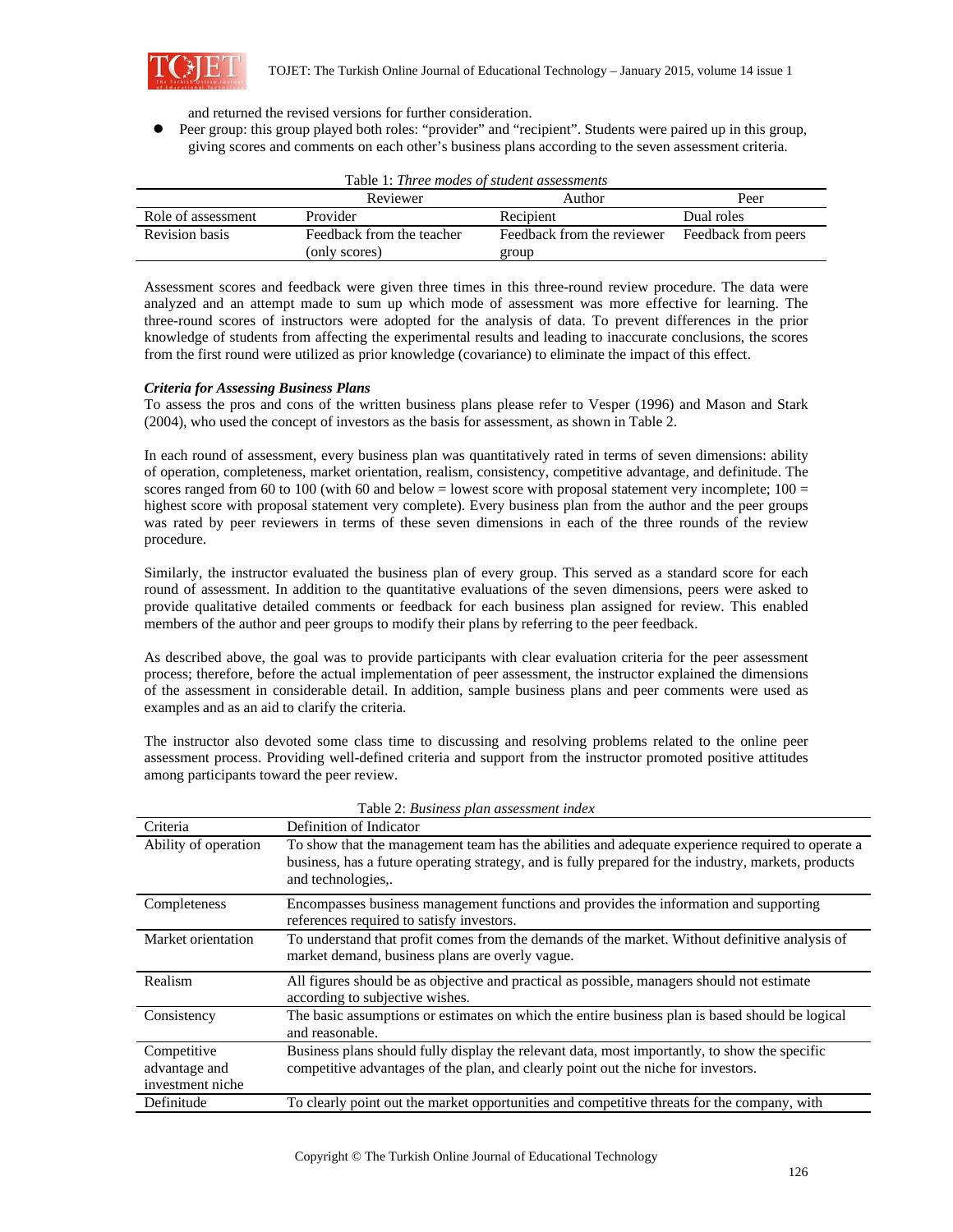

### concrete information as proof. At the same time, the plan should provide possible resolutions, rather than vague explanations.

## *Research Design and Data Analysis*

The non-equivalent group quasi-experimental design was utilized to compare the quality of business plans written under three assessment modes. Dependent sample T-tests were used to investigate changes from the first round to the second round and from the second round to the third round. A one-way ANOVA was used to test differences in the learning effects of three different assessment modes. Finally, a 3x2 (assessment mode: reviewer group, author group, and peer group; entrepreneurial experience of the family: business experience vs. no business experience) ANCOVA was used to investigate the interaction between the assessment mode and entrepreneurial experience of the family. The dependent variables indicated the quality of the business plans measured according to the seven business plan assessment criteria.

# **RESULTS AND DISCUSSION**

## *Analysis of Student Learning Performance Using the Three Assessment Modes*

Students participating in this study were assigned to a reviewer group, author group, or peer group. To verify the relationship between the scores of teachers and students, we conducted correlation analysis of the three-round review scores provided by the teacher and students. The significant correlation coefficients of three-round review were 0.528, 0.715, and 0.939 respectively, showing a strong correlation between the scores marked by peers and the expert scores. Furthermore, the peer scores became increasingly consistent with the teacher's evaluation after additional peer review rounds, indicating a high degree of validity.

We also utilized ANOVA to analyze the learning effects of different assessment modes, the results of which indicated no significant difference  $(F=2.3870; p>0.05)$  in the overall change of learning performance from the first review scores to the second review scores, among the reviewer, author, and peer groups (see Table 3). One possible explanation was that the students were unfamiliar with the three assessment modes at the beginning, resulting in less effective feedback from their peers. However, there was a significant (F=4.1376; p<0.05) change in learning performance from the second review scores to third review scores (see Table 4).

Furthermore, according to Scheffe's post hoc analysis, students in the reviewer group improved more between the second review and the third review than those in the author group. This implies that peer observation prompted students to reflect more on their own work than with peer feedback. Therefore, the teacher could improve the process by guiding the reviewers, such as defining clear and detailed evaluation standards. This is consistent with a study by Keat, Selvarajah and Meyer (2011), who found that the reviewer group experienced greater gains in learning than the author group, when the quality of questioning was controlled for.

A business plan can be viewed as a blueprint for business development. The purpose of writing a business plan is to obtain financing and to communicate with professional investors and financial institutions. When investors consider a business plan acceptable, they begin to evaluate it as an investment. Reviewers can learn to reflect on their own mistakes in business plan writing by reviewing the work of their peers, and make suitable modifications. In this way, the reviewers can enhance the quality of their own business plans.

A business plan is particularly important for those who wish to start a business. Entrepreneurs need to contemplate and state the comprehensive function of their proposed business, and explore the inadequacies of the plan through the process of writing. A business plan is a form of self-examination as well as a resume to recommend the business to others. By observing and judging their peers' work, the reviewers have an opportunity to see past their blind spots. This may be the reason that the reviewer group made greater strides between the second review and the third review than the author group did.

A series of paired t-tests was used to analyze changes in the scores of participants across the three rounds of review. As seen in Table 5, the scores in the three assessment groups showed significant increases between the first review and the second review, and between the second review and the third review. These results suggest that the writing of business plans can be greatly improved, regardless of the assessment mode used.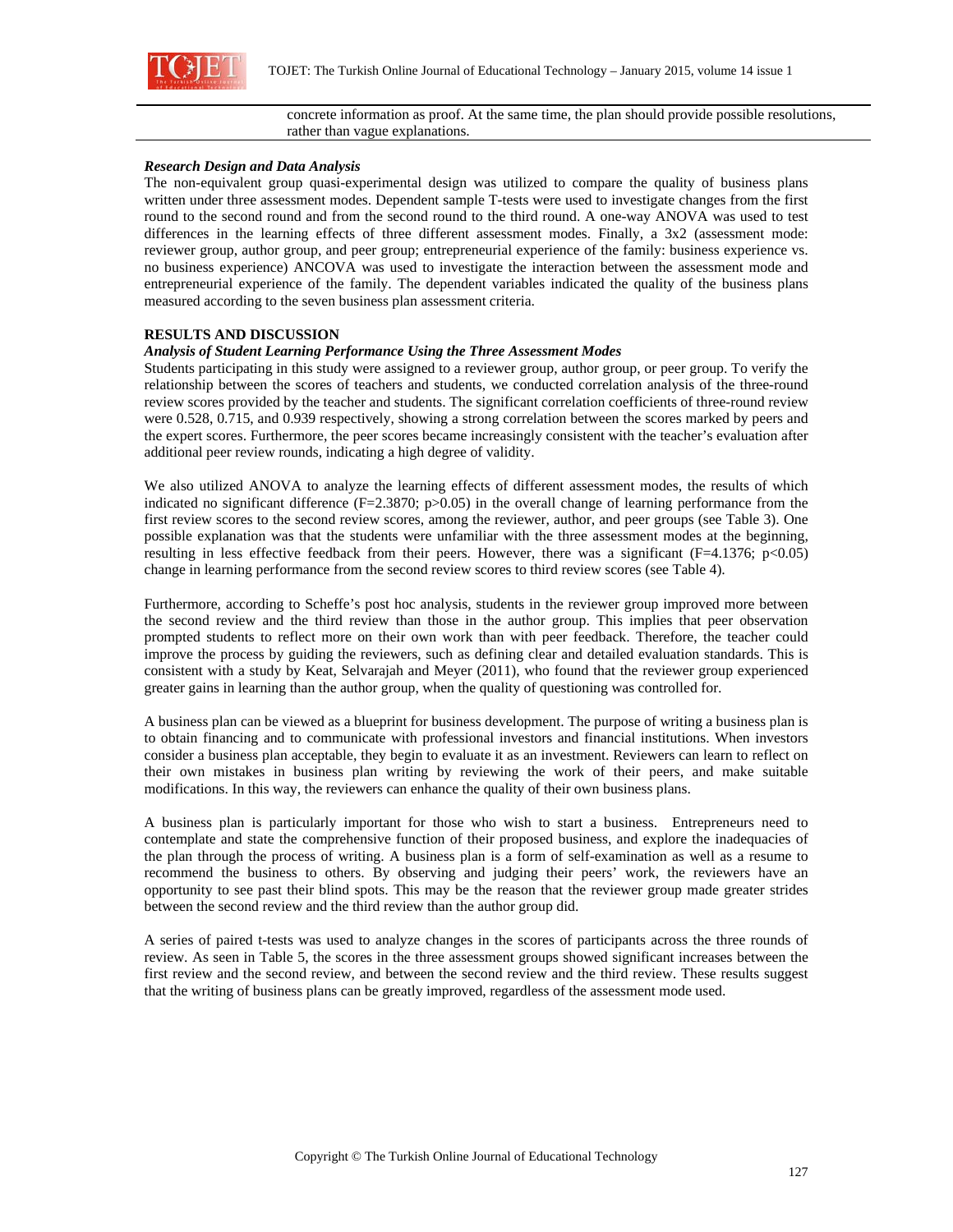

Table 3: *Analysis of changes in the scores between the first and second reviews, among the three assessment* 

| modes                           |                       |          |                    |        |       |  |
|---------------------------------|-----------------------|----------|--------------------|--------|-------|--|
|                                 | <b>Sum of Squares</b> | df       | <b>Mean Square</b> | F      | Sig.  |  |
| <b>Between</b><br><b>Groups</b> | 28.3438               | 2.0000   | 14.1719            | 2.3870 | 0.096 |  |
| Within<br><b>Groups</b>         | 742.1250              | 125,0000 | 5.9370             |        |       |  |
| <b>Total</b>                    | 770.4688              | 127.0000 |                    |        |       |  |

Table 4: *Analysis of changes in the scores between the second and third reviews, among the three assessment* 

| modes                                   |                          |          |                    |        |          |                             |
|-----------------------------------------|--------------------------|----------|--------------------|--------|----------|-----------------------------|
|                                         | Sum of<br><b>Squares</b> | df       | <b>Mean Square</b> | F      | Sig.     | Post hoc                    |
| <b>Between</b><br><b>Groups</b>         | 73.2656                  | 2.0000   | 36.6328            | 4.1376 | $0.018*$ | <b>Reviewer</b> ><br>Author |
| Within<br>Groups                        | 1106.7031                | 125,0000 | 8.8536             |        |          |                             |
| Total<br>$\Delta$<br>$\Lambda$ $\Gamma$ | 1179.9688                | 127,0000 |                    |        |          |                             |

*\*p .05.* 

Table 5: *Scores in the three-round reviews of the three assessment groups* 

| Assessment<br>mode | Round                       |           | Average | Standard deviation | t value      |  |
|--------------------|-----------------------------|-----------|---------|--------------------|--------------|--|
|                    |                             | Pre-test  | 72.875  | 3.150              | $-25.911***$ |  |
| Reviewer           |                             | Post-test | 81.344  | 3.686              |              |  |
| group              | $\mathcal{D}_{\mathcal{L}}$ | Pre-test  | 81.344  | 3.686              | $-17.923***$ |  |
|                    |                             | Post-test | 89.219  | 1.979              |              |  |
| Author group       |                             | Pre-test  | 77.375  | 5.912              |              |  |
|                    |                             | Post-test | 84.531  | 4.032              | $-12.880***$ |  |
|                    | $\overline{c}$              | Pre-test  | 84.531  | 4.032              | $-6.371***$  |  |
|                    |                             | Post-test | 88.313  | 3.197              |              |  |
| Peer group         |                             | Pre-test  | 77.766  | 4.147              | $-27.857***$ |  |
|                    |                             | Post-test | 85.734  | 4.029              |              |  |
|                    | 2                           | Pre-test  | 85.734  | 4.029              | $-11.259***$ |  |
|                    |                             | Post-test | 89.922  | 3.538              |              |  |

*\*\*\* p <.001.*

# *Relationship between the Entrepreneurial Experience of Families and Assessment Mode*

The first review scores were used as a covariant in the analysis of covariance (ANCOVA) to analyze the influence of entrepreneurial experience in the family and assessment mode on the performance of business planning. The ANCOVA results (see Table 6) indicate a significant interaction between the entrepreneurial experience of the family and assessment mode with regard to business plan writing ( $F = 3.659$ ,  $P = 0.029$ ). The results shown in Tables 7 and 8 reveal that among participants whose family had entrepreneurial experience, those in the peer group demonstrated greater learning gains than those in the author group, and those in the author group outperformed those in the reviewer group  $(F=29.004; p<0.01)$ . One possible explanation is that the families' entrepreneurial experience enabled the peer group to extract more useful information from both peer observation and peer feedback. This implies that instructional design should consider the families' entrepreneurial experience when conducting the activities of online peer assessment.

Moreover, students with entrepreneurial experience in the author group outperformed the reviewer group. This implies that families' entrepreneurial experience is more beneficial for peer feedback than for peer observation. In other words, families' entrepreneurial experience enables students get more helpful information from feedback than from observation. One possible explanation is that the teacher only provided the reviewer group with quantitative scores (no qualitative comments) with which to revise their business plans. In other words, although students in the reviewer group were able to review the business plans of their peers, they were unable to receive any suggestions with which to modify their own work from the evaluation of teachers. Thus, even if the students were inspired by entrepreneurial experience, they still could not apply the experience to improve their work when lacking specific suggestions for enhancing their business plans. This may have had a detrimental effect on the learning performance of those in the reviewer group. Although students in the author group were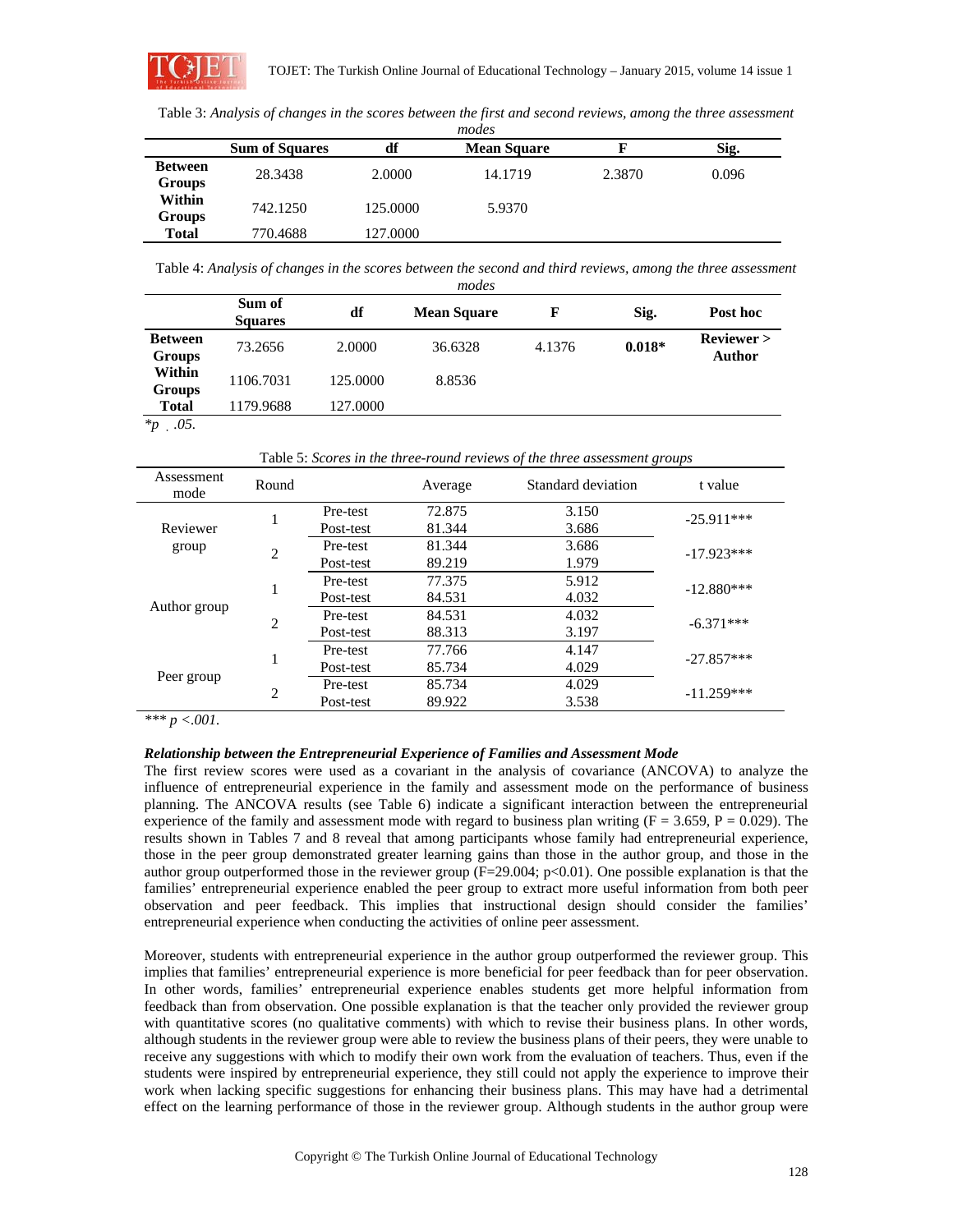

unable to review the business plans of others, they were still able to modify the inadequacies of their business plans based on the reviewer feedback. Likewise, students in the author group likely applied what they saw and heard from their families to their business planning. This enabled them to analyze and compare the comments of their peers with those of their family. As a result, students in the author group demonstrated better learning gains than those in the reviewer group. Therefore, the teacher should consider the peer feedback approach as compared to peer observation for students with families with entrepreneurial experience.

Among students whose families had no entrepreneurial experience, no significant difference in learning performance was observed among the three groups. This implies that students in all three of the groups were insensitive to information related to the creation of a business when denied the benefit of entrepreneurial experience from their families. In other words, students could not extract useful information to improve their work based on peer observation, peer feedback or both. Therefore, from the perspective of instruction, hiring teachers with entrepreneurial experience might have a positive impact on learning. This issue could be investigated and discussed in greater detail in the future.

In both the author group and the peer group, students with entrepreneurial experience demonstrated better learning performance than those without such experience. As for the reviewer group, entrepreneurial experience from the family had no significant impact on business plan writing. This means that entrepreneurial experience in the family did not help the reviewer group integrate more useful information to improve their learning performance based upon peer observation. One possible explanation may be that in the role of the reviewer, which includes checking peers' work and providing suggestions about their work, is based on clear and concrete evaluation standards. In this case, students would just do their work by following the rules without the opportunity to reflect on their own job. Hence, entrepreneurial experience in the family had less influence on student performance in the peer group.

Table 6: *Summary of 2x2 factorial design for the performance of business plan writing* 

| <b>Source</b>                                                | <b>Type III Sum of</b><br><b>Squares</b> | df  | <b>Mean Square</b> | F      | Sig.      |
|--------------------------------------------------------------|------------------------------------------|-----|--------------------|--------|-----------|
| Family entrepreneurial experience                            | 122.508                                  |     | 122.508            | 19.785 | $.000***$ |
| Assessment mode                                              | 132.605                                  | 2   | 66.302             | 10.708 | $.000***$ |
| Entrepreneurial experience of the<br>family *assessment mode | 45.314                                   | 2   | 22.657             | 3.659  | $.029*$   |
| Error                                                        | 749.224                                  | 121 | 6.192              |        |           |
| Total                                                        | 1069029.000                              | 128 |                    |        |           |
| Corrected Total                                              | 1585.867                                 | 127 |                    |        |           |

*\* p < .05. ; \*\*\* p <.001.*

Table 7: *Simple main effects of the entrepreneurial experience of the family on the performance of business plan* 

| writing                                     |                          |                |                              |                |            |                               |
|---------------------------------------------|--------------------------|----------------|------------------------------|----------------|------------|-------------------------------|
| <b>Source</b>                               | Sum of<br><b>Squares</b> | df             | <b>Mean</b><br><b>Square</b> | <b>F</b> value |            | Significant Comparison        |
| Entrepreneurial experience<br>of the family |                          |                |                              |                |            |                               |
| With entrepreneurial<br>experience          | 236.112                  | $\mathfrak{D}$ | 118.56                       | 29,004         | $0.000***$ | peer > author<br>$>$ reviewer |
| Without entrepreneurial<br>experience       | 52.149                   | $\mathfrak{D}$ | 26.075                       | 2.606          | 0.081      |                               |

 $*** p < .001$ .

| Table 8: Simple main effects of assessment mode on the performance of business plan writing |  |
|---------------------------------------------------------------------------------------------|--|
|                                                                                             |  |

| <b>Source</b>            | <b>T</b> value | <b>Significant</b> | <b>Comparison</b>             |
|--------------------------|----------------|--------------------|-------------------------------|
| <b>Assessment method</b> |                |                    |                               |
| Reviewer group           | $-1.380$       | 0.178              |                               |
| Author group             | $-2.930$       | $0.006**$          | experience > no<br>experience |
| Peer group               | $-5.576$       | $0.000***$         | experience > no<br>experience |

*\*\* p < .01; \*\*\* p <.001.*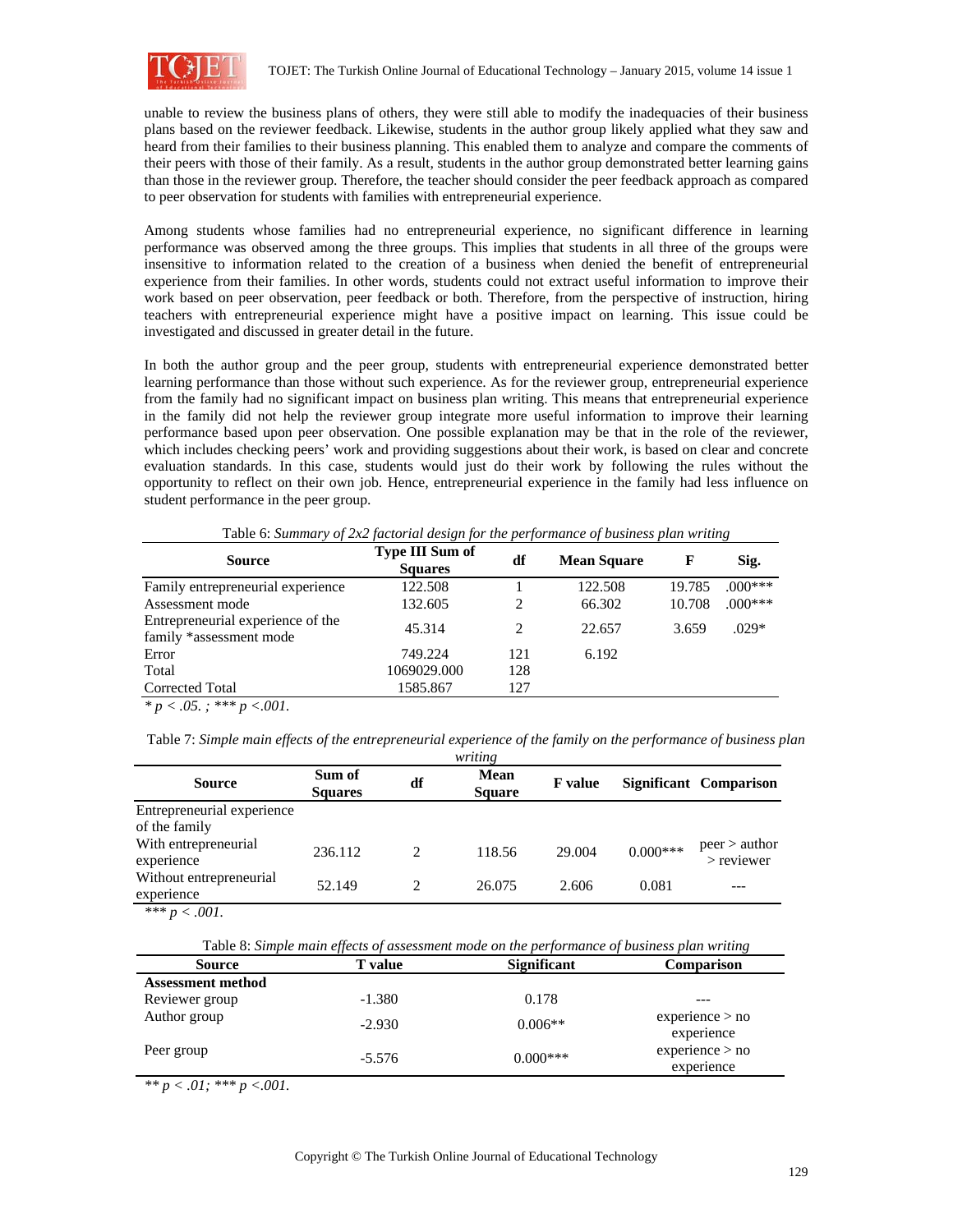

# **CONCLUSIONS**

## *Key Findings and Theoretical Contributions*

Governments and universities in Taiwan have established a large number entrepreneurship courses designed to encourage students to start their own businesses, and business planning makes up the core of these courses. Without a well thought out business plan, it is difficult to attract investors; therefore, ensuring the content and quality of business plans is a crucial issue in business management. Courses that teach business plan writing could be beneficial to those who want to start their own business. Unlike the vague aspirations of vision planning, the basic elements involved in writing a business plan include an integrated framework and concrete action.

Peer assessment has seldom been applied in courses on business planning, perhaps because this could increase the workload of instructors and make grading more difficult. Nonetheless, integrating an online learning platform with the functions of peer assessment clearly prescribed could overcome these shortcomings.

This study differs from previous studies in that we simultaneously observed the learning performance of a peer group, reviewer group, and author group. We then analyzed how the entrepreneurial experience of families influenced learning effectiveness in the three groups. Results showed that all three of the assessment modes help to increase the learning performance of students, particularly those in the reviewer group. Overall, the learning effectiveness of those in the reviewer group is far more successful than for those in the author group. Finally, our results also showed that if the student's family had entrepreneurial experience, the learning gains of the peer group would be better than those of the other two groups.

Our research findings make a concrete contribution to the promotion of peer assessment in entrepreneurship courses in higher education. This study suggests an alternative course design for instructors using a teacher-centered approach to teach courses in business planning. Instructors could arrange assessment modes with students from different backgrounds, such as those with entrepreneurial experience, to increase the effectiveness of instruction. Finally, we find that for students whose families have entrepreneurial experience, those in the author group had better learning performance than those in the reviewer group. This contradicts the findings of previous studies in which the reviewer group outperformed the author group (Li, Liu, & Steckelberg, 2010). This may also have been caused by other variables except for the lack of qualitative feedback, which is an issue worthy of further exploration in a future study.

### *Limitations and Suggestions for Future Research*

This investigation has some limitations. First, the generalizability of the findings may be limited to samples of a similar nature and are not necessarily applicable to learner groups within different educational settings or cultural backgrounds.

Second, the characteristics of a "business planning" course are very different from those of other learning domains, such as mathematics or information science. Thus, the conclusions of our study cannot be generalized to other disciplines.

Third, students who participated in this course assembled business plans and showed a willingness to start up new businesses; however, the instructors only observed learning performance through pre- and post-test scores, due to limitations associated with observational time. Thus, the researchers were unable to observe how the students fared in the implementation of their business plans.

Based on the above limitations, researchers who are interested in this issue might continue to explore the topic through the following: (1) investigate whether results differ in different educational settings or with different cultural backgrounds; (2) perform similar studies in different disciplines and compare their results with those of this study. (3) To overcome the practical difficulties in observing the continued entrepreneurial actions of students, researchers could encourage students to participate in entrepreneurial competitions within or outside of campus, to better observe entrepreneurial performance after the business planning course.

# **REFERENCES**

Bandura, A. (1997). *Self-efficacy: The exercise of control*: New York: Freeman.

Davis, E.A. (2000). Scaffolding students' knowledge integration: Prompts for reflection in kie. *International Journal of Science Education*, 22(8), 819-837. doi: 10.1080/095006900412293

Falchikov, N., & Goldfinch, J. (2000). Student peer assessment in higher education: A meta-analysis comparing peer and teacher marks. *Review of Educational Research*, 70(3), 287-322. doi: 10.3102/00346543070003287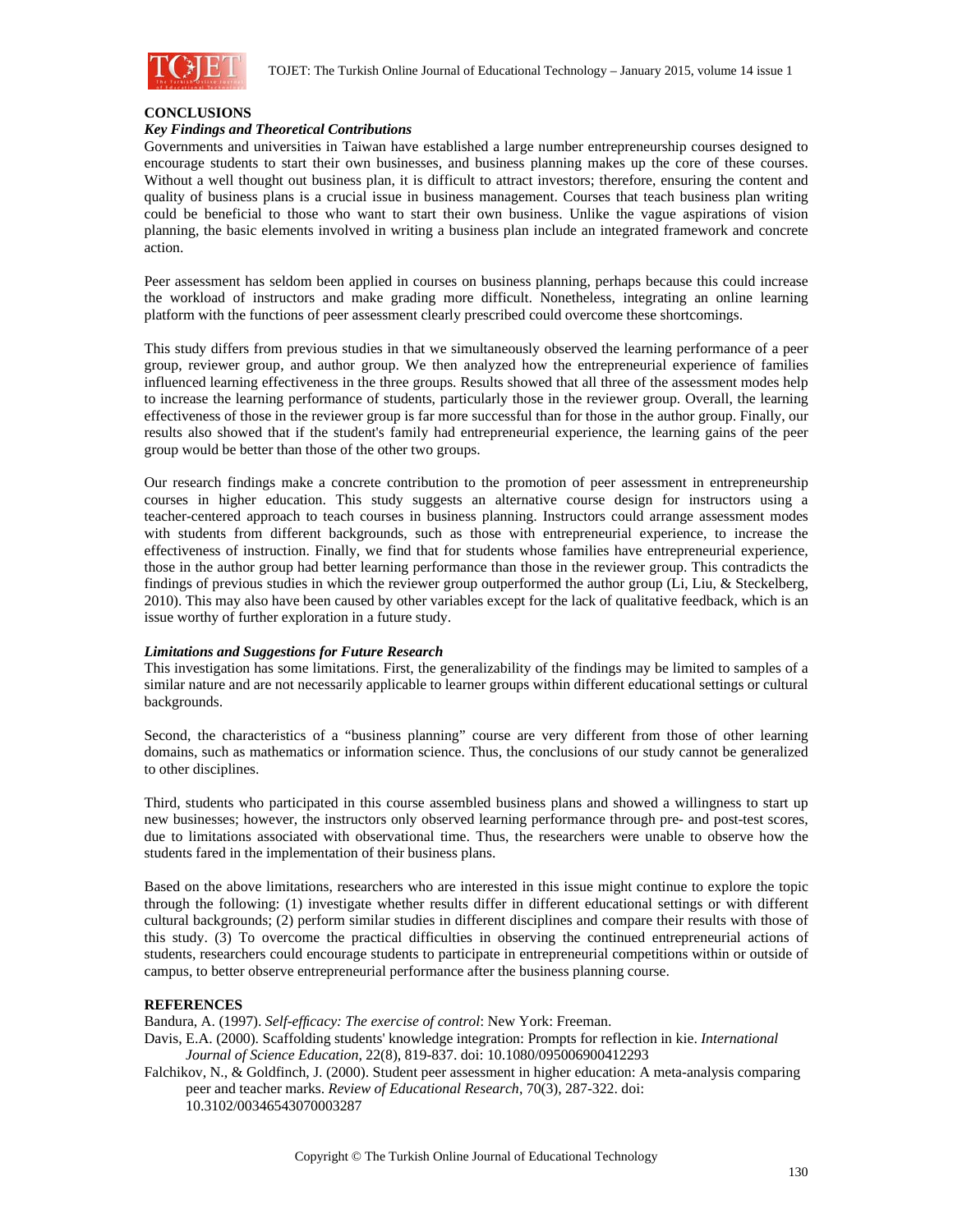

- Finkle, T.A., Kuratko, D.F., & Goldsby, M.G. (2006). An examination of entrepreneurship centers in the united states: A national survey. *Journal of Small Business Management*, 44(2), 184-206. doi: 10.1111/j.1540-627X.2006.00163.x
- Graesser, A.C., & Person, N.K. (1994). Question asking during tutoring. *American Educational Research Journal*, 31(1), 104-137. doi: 10.3102/00028312031001104
- Hills, G.E. (1988). Variations in university entrepreneurship education: An empirical study of an evolving field. *Journal of Business Venturing*, 3(2), 109-122. Retrieved from http://dx.doi.org/10.1016/0883-9026(88)90021-3
- Honig, B. (2004). Entrepreneurship education: Toward a model of contingency-based business planning. *Academy of Management Learning & Education*, 3(3), 258-273. doi: 848029821; 15518681; 59066
- Katstra, J., Tollefson, N., & Gilbert, E. (1987). The effects of peer evaluation on attitude toward writing and writing fluency of ninth grade students. *Journal of Educational Research*, 80(3), 168. Retrieved from http://search.proquest.com/docview/1290433945?accountid=8008
- Kirkwood, J. (2007). Igniting the entrepreneurial spirit: Is the role parents play gendered? *International Journal of Entrepreneurial Behaviour & Research*, 13(1), 39-59. doi: 10.1108/13552550710725174
- Klinger, B., & Schündeln, M. (2011). Can entrepreneurial activity be taught? Quasi-experimental evidence from central america. *World Development*, 39(9), 1592-1610. doi: 10.1016/j.worlddev.2011.04.021
- Lai, M., & Law, N. (2006). Peer scaffolding of knowledge building through collaborative groups with differential learning experiences. *Journal of Educational Computing Research*, 35(2), 123-144. Retrieved from http://search.proquest.com/docview/62009767?accountid=8008
- Li, L., & Steckelberg, A.L. (2005). *Impact of technology-mediated peer assessment on student project quality.* Paper presented at the Proceedings of the Association for Educational Communications and Technoloy International Conference.
- Li, L., Liu, X., & Steckelberg, A.L. (2010). Assessor or assessee: How student learning improves by giving and receiving peer feedback. *British Journal of Educational Technology*, 41(3), 525-536. Retrieved from http://search.proquest.com/docview/742870483?accountid=8008
- Liu, E.Z.-F., & Lee, C.-Y. (2013). Using peer feedback to improve learning via online peer assessment.*The Turkish Online Journal of Educational Technology*, 12(1), 187-199. Retrieved from http://www.tojet.net/articles/v12i1/12119.pdf
- Mason, C., & Stark, M. (2004). What do investors look for in a business plan?: A comparison of the investment criteria of bankers, venture capitalists and business angels. *International Small Business Journal*, 22(3), 227-248. doi: 10.1177/0266242604042377
- Ooi Yeng, K., Selvarajah, C., & Meyer, D. (2011). Inclination towards entrepreneurship among university students: An empirical study of malaysian university students. *International Journal of Business and Social Science*, 2(4), n/a. Retrieved from http://search.proquest.com/docview/904524304?accountid=8008
- Orsmond, P., Merry, S., & Callaghan, A. (2004). Implementation of a formative assessment model incorporating peer and self-assessment. I*nnovations in Education and Teaching International*, 41(3), 273-290. Retrieved from http://search.proquest.com/docview/210670335?accountid=8008
- Pope, N. (2001). An examination of the use of peer rating for formative assessment in the context of the theory of consumption values. *Assessment and Evaluation in Higher Education*, 26(3), 235-246. Retrieved from http://search.proquest.com/docview/203798150?accountid=8008
- Schunk, D. (2001). Social cognitive theory and self-regulated learning in B. Zimmerman, & D. Schunk (Eds.) *Self-regulated learning and academic achievement: Theoretical perspectives*, pp.125-151. Mahwah, NJ: Lawrence Erlbaum.
- Sung, Y.-T., Lin, C.-S., Lee, C.-L., & Chang, K.-E. (2003). Evaluating proposals for experiments: An application of web-based self-assessment and peer assessment. *Teaching of Psychology*, 30(4), 331-334. Retrieved from http://search.proquest.com/docview/62002920?accountid=8008
- Vesper, K. H. (1996). New Venture Experience, rev. edn. Seattle, WA: Vector Books.
- Wang, C.K., & Wong, P.-K. (2004). *Entrepreneurial interest of university students in singapore. Technovation*, 24(2), 163-172. doi: 10.1016/s0166-4972(02)00016-0
- Wen, M., & Tsai, C.-C. (2008). Online peer assessment in an inservice science and mathematics teacher education course. *Teaching in Higher Education*, 13(1), 55-67. doi: citeulike-article-id:2229988 doi: 10.1080/13562510701794050
- Yonca, G.r., & Atsan, N. (2006). Entrepreneurial characteristics amongst university students: Some insights for entrepreneurship education and training in turkey. *Education & Training*, 48(1), 25-38. Retrieved from http://search.proquest.com/docview/237070423?accountid=8008
- Zampetakis, L.A., & Moustakis, V. (2006). Linking creativity with entrepreneurial intentions: A structural approach. *The International Entrepreneurship and Management Journal*, 2(3), 413-428. doi: 10.1007/s11365-006-0006-z
- Zhao, Y. (1998). The effects of anonymity on computer-mediated peer review. *International Journal of*